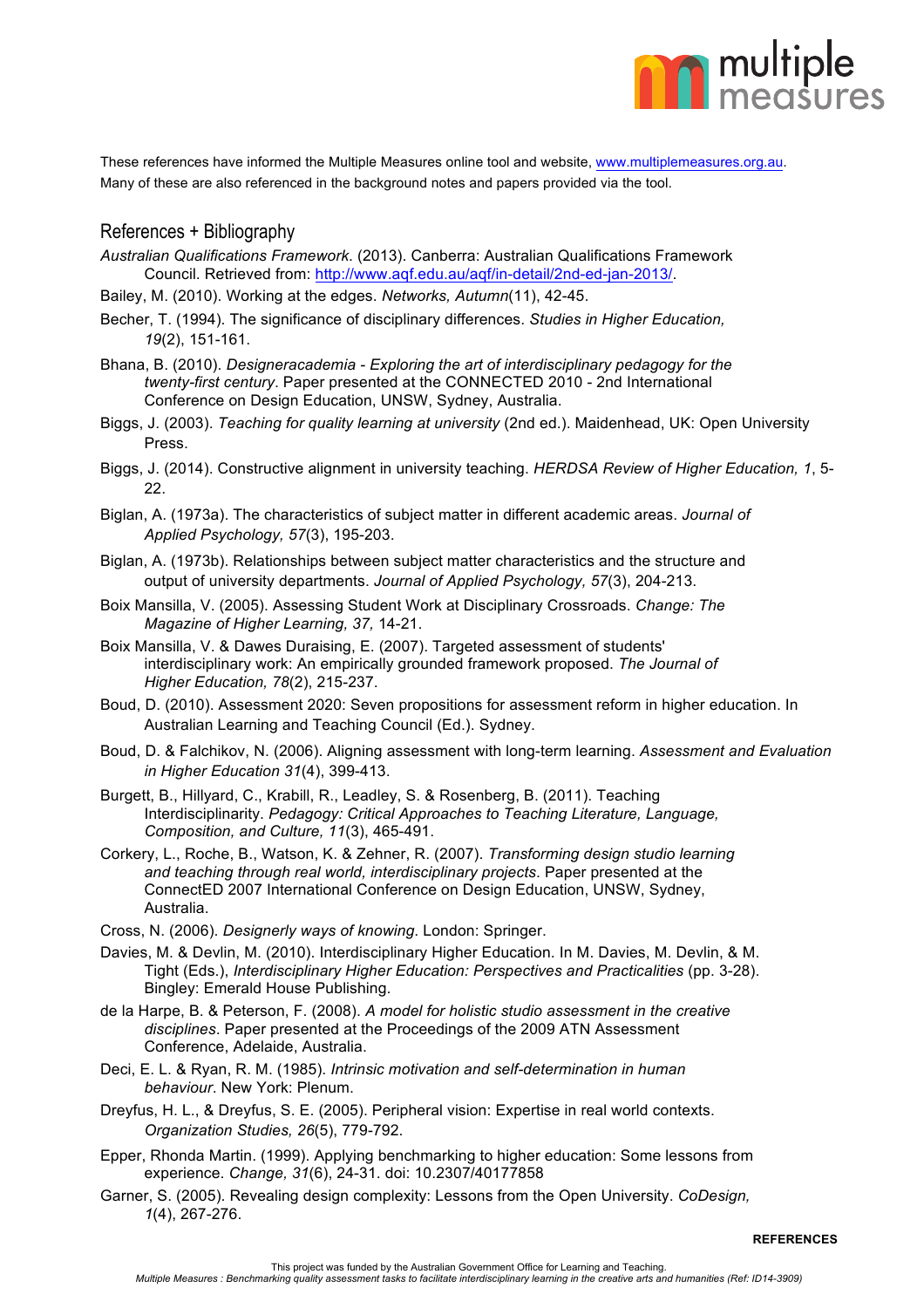

- Goel, S. (2010, July 27). Well rounded curriculum An insight from Biglan's classification of disciplines. Retrieved from: https://goelsan.wordpress.com/2010/07/27/biglansclassification-of-disciplines/
- Healey, M. & Jenkins, A. (2015). Linking discipline-based research with teaching to benefit student learning through engaging students in research and inquiry. Retrieved from: http://www.mickhealey.co.uk/?wpdmdl=1282
- Henderson‐Smart, Cheryl., Winning, Tracey., Gerzina, Tania., King, Shalinie & Hyde, Sarah. (2006). Benchmarking learning and teaching: developing a method. *Quality Assurance in Education, 14*(2), 143-155. doi: doi:10.1108/09684880610662024
- Herman, G. (2012). Designing contributing student pedagogies to promote students' intrinsic motivation to learn. *Computer Science Education, 22*(4), 369-388.
- Hickman, R. (2007). (In defence of) whippet-fancying and other vices: Re-evaluating assessment in art and design. In T. Rayment (Ed.), *The problem of assessment in art and design* (pp. 77-87). Bristol: Intellect.
- Hodge, D., Haynes, C., LePore, P., Pasquesi, K. & Hirsh, M. (2008). *From inquiry to discovery: Developing the student as scholar in a networked world*. Paper presented at the Learning Through Enquiry Alliance Inquiry in a Networked World Conference, University of Sheffield. Retrieved from: https://miamioh.edu/\_files/documents/aboutmiami/president/reports-speeches/From\_Inquiry\_to\_Discovery.pdf
- Jeong Kim, M., Ryeung Ju, S. & Lee, L. (2015). A cross-cultural and interdisciplinary collaboration in a joint design studio. *International Journal of Art and Design Education, 34*(1), 102-120. doi: 10.1111/jade.12019
- Jonas, W. (2004). A theory of what? In W. Jonas & J. Meyer-Veden (Eds.), *Mind the gap! On knowing and not-knowing in design* (pp. 178–211). Bremen: H.M. Hauschild.
- Katz, I. & Assor, A. (2006). When choice motivates and when it does not. *Educational Psychology Review, 19*(4), 429-442.
- Klein, J.T. (2004). Prospects for Transdisciplinarity. *Futures, 36*, 515-526.
- Klein, J.T. (2005). Integrative learning and interdisciplinary studies. *Peer Review, 7*, 8+. Retrieved from: http://go.galegroup.com.ezproxy.lib.monash.edu.au/ps/i.do?id=GALE%7CA137915257&v =2.1&u=monash&it=r&p=AONE&sw=w&asid=ed3314a7720a72779d35c95d2a30b6a6
- Klein, J.T. (2008). Evaluation of interdisciplinary and transdisciplinary research: A literature review. *American Journal of Preventive Medicine 35*(2S), 116-123.
- Kolb, D. A. (1981). Learning styles and disciplinary differences. In A. Chickering (Ed.), *The Modern American College*. San Francisco: Jossey-Bass.
- Krukauskas, M. & Ward-Perkins, H. (2014). *Sound Art, Inter-disciplinary Involvement and Community Spaces: from SACS to IICS*. Paper presented at the ArtFutures - Working with Contradictions in Higher Arts Education. Retrieved from: http://www.eliaartschools.org/images/activiteiten/53/files/artfutures-working-with-contradictions-in-higherarts-education.pdf
- Lindblom-Ylännea, S., Trigwell, K., Nevgia, A. & Ashwin, P. (2006). How approaches to teaching are affected by discipline and teaching context. *Studies in Higher Education, 31*(3), 285- 298.
- Longbottom, C., Bell, G., Vrcelj, Z., Attard, M., Hough, R. & Carrick, J. (2009). *Project X: The experience of student-led multidisciplinary design courses across 3 faculties at UNSW*. Retrieved from: http://wikifoundryattachments.com/11lyk9DW-lkJNMgIMYb7Eg413990
- Mafe, D. & Webb, M. (2009). *Introducing the interdisciplinary: The foundations year and the open studio*. Retrieved from: http://eprints.usq.edu.au/8730/2/Binder1.pdf
- Mahy, I. & Zahedi, M. (2010). *When artists and designers inspire collective intelligence practices: Two case studies of collaboration, interdisciplinarity, and innovation projects*. Paper presented at the Design Research Society Conference on Design and Complexity, Montreal.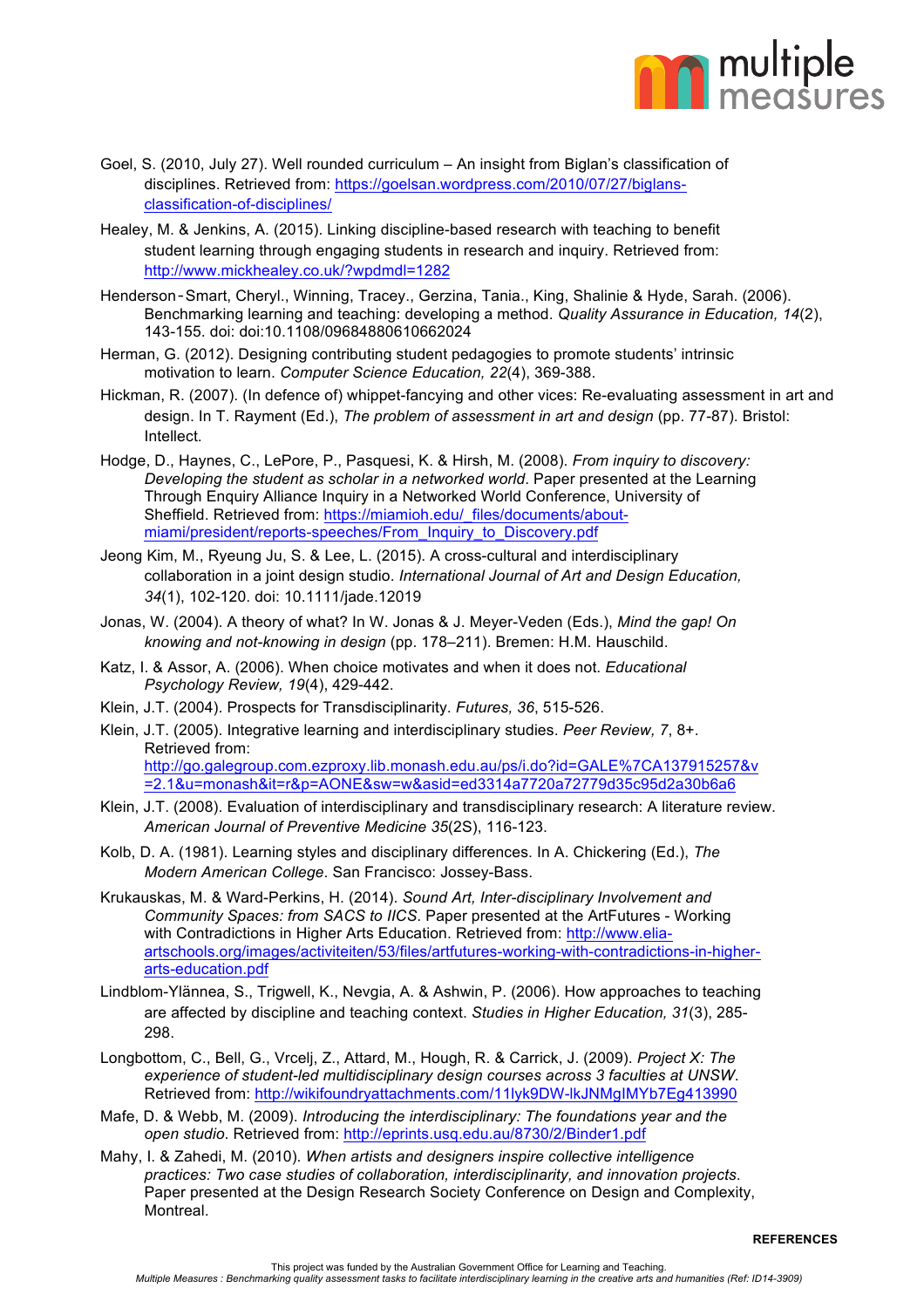

Mansilla, V.B. (Jan/Feb 2005). Assessing student work at disciplinary crossroads. *Change, 37,* 14-21.

- Mansilla, V.B. & Duraising, E.D. (2007). Targeted assessment of students' interdisciplinary work: An empirically grounded framework proposed. *The Journal of Higher Education, 78*(2), 215-237. doi: 10.2307/4501203
- McPeek, T. & Morthland, L. (2010). *Collaborative design pedagogy: An examination of the four levels of collaboration*. Paper presented at the Design & Complexity: Design Research Society International Conference, Montreal, Canada.
- Morieson, L., Carlin, D., Clarke, B., Lukas, K. & Wilson, R. (2012). *Thinking about Interdisciplinarity*. Position paper circulated to academic staff at School of Media and Communication. RMIT University, Melbourne.
- Neumann, R. (2001). Disciplinary Differences and University Teaching. *Studies in Higher Education, 26*(2), 135-146.
- Nyström, T., Grace, T., Westbomke, J., Sutter, R. & Törnqvist, T. (2010, November). *The Intercultural Design Camp - A collaborative adventure in developing interdisciplinary pedagogy and "internationalization"*. Paper presented at the 3rd International Conference of Education, Research and Innovation, Madrid, Spain. Retrieved from: http://liu.divaportal.org/smash/get/diva2:461163/FULLTEXT01.pdf
- Levy, P. (2009). *Inquiry-based learning: a conceptual framework.* Centre for Inquiry-based Learning in the Arts and Social Sciences, University of Sheffield. Retrieved from: http://shef.ac.uk/content/1/c6/09/37/83/CILASS%20IBL%20Framework%20%28Version% 204%29.doc
- Levy, P. & Petrulis, R. (2012). How do first-year university students experience inquiry and research, and what are the implications for the practice of inquiry-based learning? *Studies in Higher Education, 37*(1), 85-101.
- Mansilla, V.B. (2005, Jan/Feb). Assessing student work at disciplinary crossroads. *Change, 37,* 14-21.
- Askland, H. H., Ostwald, M. J. & A. Williams (Eds.), *Assessing Creativity - supporting learning in architecture and design* (pp. 63-80). Sydney: Australian Government Office for Learning and Teaching.
- Park, J-Y. & Son, J-B. (2010) Transitioning toward transdisciplinary learning in a multidisciplinary environment*. International Journal of Pedagogies and Learning, 6* (1). pp. 82-93.
- Quinlan, A., Corkery, L. & Castle, J. (2004). *Building the Framework for Educational Change through Interdisciplinary Design Learning: Implementing Boyer's Scholarships of Integration and Application*. Paper presented at the AARE National Conference, Melbourne.
- Robertson, J. & Blackler, G. (2006). Students' experiences of learning in a research environment. *Higher Education Research & Development, 25*(3), 215-229.
- Ryan, R. M. & Deci, E. L. (2000). Self-determination theory and the facilitation of intrinsic motivation, social development, and well-being. *American Psychologist*, *55*, 68–78.
- Sadler, D.R. (2009). Transforming holistic assessment and grading into a vehicle for complex learning. In G. Joughlin (Ed.), *Assessment, learning and judgement in higher education* (pp. 1-19). Dordrecht: Springer.
- Sadler, D.R. (2010). Beyond feedback: Developing student capability in complex appraisal. *Assessment and Evaluation in Higher Education, 35*(5), 535-550. doi: 10.1080/02602930903541015
- Sadler, D.R. (2015). Backwards assessment explanations: Implications for teaching and assessment practice. In D. Lebler (Ed.), *Assessment in music education: From policy to practice (Vol. 16)* (pp. 9- 19). Switzeralnd: Springer.
- Stoecker, J. L. (1993). The Biglan classification revisited. *Research in Higher Education, 34,*  451-464.